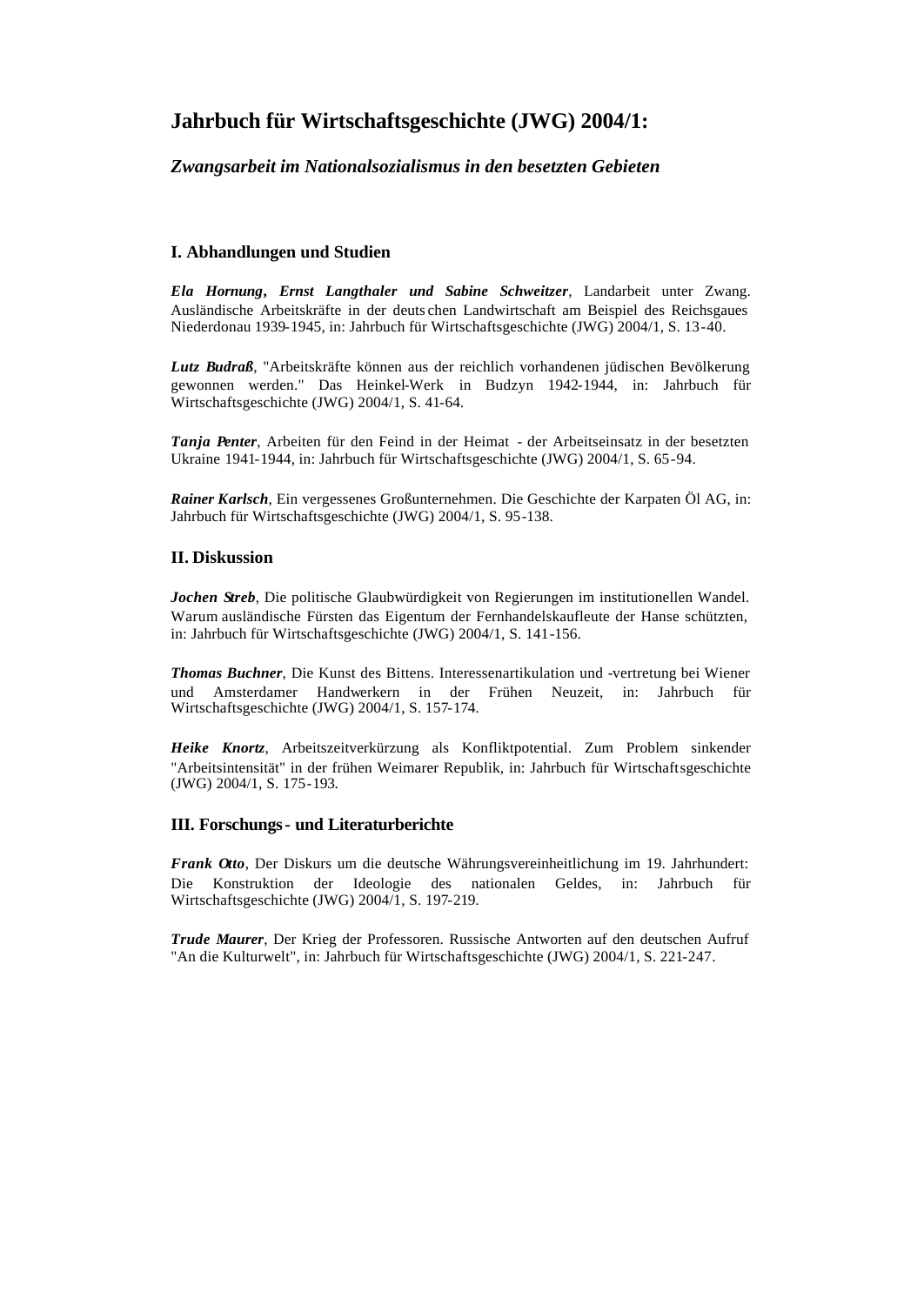### **Abstracts**

#### **I. Abhandlungen und Studien**

## **Ela Hornung, Ernst Langthaler und Sabine Schweitzer, Landarbeit unter Zwang. Ausländische Arbeitskräfte in der deutschen Landwirtschaft am Beispiel des Reichsgaues Niederdonau 1939-1945**

Until recently, forced labour in agriculture was seen as the 'lighter' version of forced labour in German economy during the Second World War. In contrast to this, we can show with our analysis of the former province of 'Niederdonau' the peculiarities of rural forced labour: the wide range of different types of relationships between peasants and forced labourers. According to these findings, the variety of peasant-labourer-relationships on the micro level was a constitutive element of the system of forced labour in German agriculture on the macro level. On the one hand all those involved on the farm had to cope with the contradictions of the forced labour program that arose from the polycratic structure of the Nazi state. On the other hand they adapted the guidelines from above to their local living conditions. Many practices of peasant 'resistance', e.g. having dinner together with forced labourers from Poland or the Soviet Union, stabilized the contradictory system of forced labour in German agriculture.

### **Lutz Budraß, "Arbeitskräfte können aus der reichlich vorhandenen jüdischen Bevölkerung gewonnen werden." Das Heinkel-Werk in Budzyn 1942-1944**

Ever since the publication of Raul Hilberg´s work on the destruction of the European jews, Heinkel´s factory at Budzyn has been treated as a mediocre example for a subsidiary of a major Germany firm in the so-called Generalgouvernement, and it has not been seriously studied yet. Nonetheless, the Budzyn works stand out by some characteristics: they were fairly large, employing a substantial proportion of the jewish slave labour force in occupied Poland. They were - different to most industries there - geared towards a highly sophisticated industrial production of aircraft. The most striking feature of the Budzyn works on labour camp, however, was that a high proportion of it´s jewish slave labours survived the so-called "Erntefest" massacre in November 1943, which victimized most of the other jewish slvaelabourers in the District of Lublin. This article attempts to trace the origins of the Budzyn project which originally - in 1942 - was seen as a nucleus of "Ultra" , a gigantic Aircraft factory, matching Ford´s famous Willow Run facilities in size and output and providing the aircraft for the return of the Luftwaffe to the western theatre of war as an active force. The intentions of Erhard Milch, the Luftwa ffe Field Marshall who framed the project, and Ernst Heinkel, the Aircraft Producer who designed it, are studied. Particular reference is given to the decision making process leading to the employment of jewish slave labour and finally the failure of this project, which existed roughly one and a half year, but turned out neither an aircraft nor a single part of it.

### **Tanja Penter, Arbeiten für den Feind in der Heimat - der Arbeitseinsatz in der besetzten Ukraine 1941-1944**

The article examines the German policy towards the local workforce in occupied Ukraine (and its quantitative dimensions) in World War II. It devotes special attention to the question, how the workers were recruited and to what extent the German authorities used instruments of terror. The conditions of life and work of different groups of the local workforce are examined: urban and rural population, industrial workers, employees of German offices, women, youth, Soviet prisoners of war and prisoners of workcamps. Central questions of the "Zwangsarbeiter"-research, which until now merely concentrated on foreign workers, who